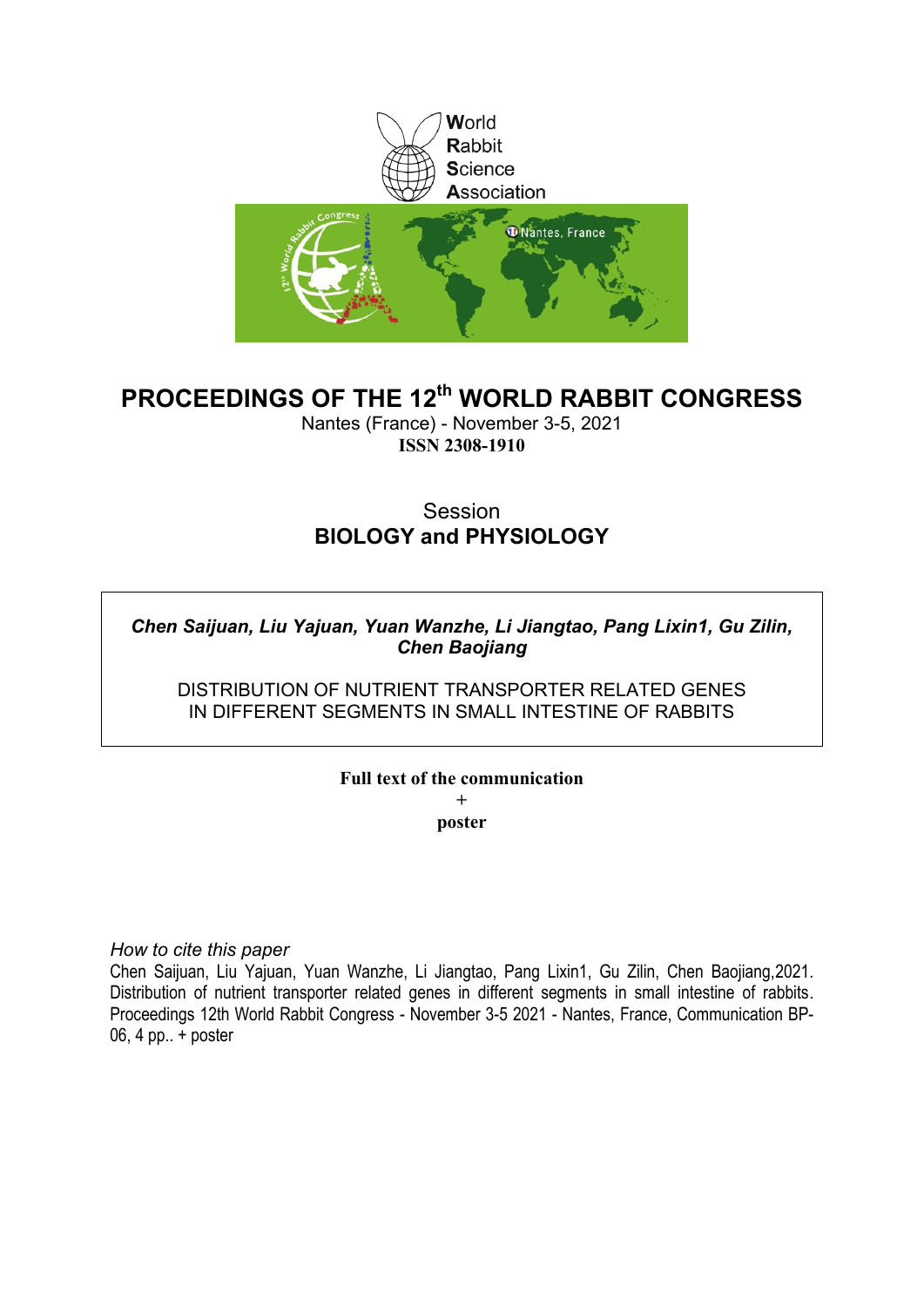### **DISTRIBUTION OF NUTRIENT TRANSPORTER RELATED GENES IN DIFFERENT SEGMENTS IN SMALL INTESTINE OF RABBITS**

**Chen Saijuan<sup>1,2</sup>, Liu Yajuan<sup>1,2</sup>, Yuan Wanzhe<sup>3</sup>, Li Jiangtao<sup>3</sup>, Pang Lixin<sup>1,2</sup>, Gu Z**ilin**2,4, Chen B**aojiang**2,4\*** 

<sup>1</sup>Mountain Area Research Institute, Hebei Agricultural University, 071001, Baoding, China <sup>2</sup>Mountain area of Hebei Province Agricultural Engineering Technology Research Center, 071001, Baoding, China <sup>3</sup>College of Veterinary Medicine, Hebei Agricultural University, 071001, Baoding, China <sup>4</sup>College of Animal Science and Technology, Hebei Agricultural University, 071001, Baoding, China \*Correspondence author: Chen Baojiang, chenbaojiang@vip.sina.com

#### **ABSTRACT**

The objective of this study was to investigate the distribution of nutrient transporter related genes in different segments in small intestine of rabbit. Ten healthy rabbits of at 110 day, with similar weight were chosen to slaughter. intestinal segments samples were collected from duodenum, jejunum, ileum for detection intestinal tissue distribution of oligopeptide transporter PepTl, amino acid transporter CAT1,  $B^{0}$ AT, EAAT3, rBAT, glucose transporter SGLT1, GLUT2, GLUT5 and fatty acid transporter FATP4 mRNA abundance by Real-time PCR. The results show that PepT1 mRNA in duodenum was the highest in intestinal segments, and the jejunum was slightly lower. CAT1, rBAT, and  $B^0AT$  mRNA were highest in ileum, and the jejunum was slightly lower. EAAT3 mRNA expression was higher in jejunum and ileum. SGLT1 and GLUT5 mRNA was higher in duodenum and jejunum. GLUT2 and FATP4 mRNA were highest in jejunum, and the duodenum was slightly lower. The result indicates that the main part of the intestinal transport absorption of oligopeptide, glucose and fatty acid is the front half of the small intestine, the main part of the transport absorption of amino acid is the posterior segment of the small intestine.

**Key words:** Rabbit, Small intestine, Nutrient transporter, mRNA expression abundance.

#### **INTRODUCTION**

Small intestine is one of the main places for digestion and absorption of nutrients, the digestion and absorption capacity of nutrient molecules at different sections of small intestine is different. The digestion and absorption of small intestine depends on the absorption area and the individual cell transport capacity (Zhang 2014; Speier *et al*. 2012), so the normal expression of the intestinal transit vector plays an important role in the digestion and absorption of nutrients in the daily ration in the animal's body. This test studied the expression and distribution of nutrient transporter related genes in different segments of small intestine in rabbits, which helped to better understand the process of digestion and absorption of nutrients in the intestine of rabbits, providing a theoretical basis for the law of digestion and absorption of protein in the small intestine of rabbits, and for the reference of reasonable ratio for the ration of rabbits and nutrition regulation on the production of rabbits.

#### **MATERIALS AND METHODS**

#### **Experimental animals and sample collection**

Experimental rabbits were provided by the rabbit farm used for experimental teaching in the school living collection. Feeding the complete formula granulated feed. Ten 110-day-old healthy rabbits with close weight were killed through carotid arteries bloodletting, and the intestines were separated rapidly after the abdominal cavity was dissected. All parts of the intestine were washed with 4℃ precooled saline and PBS buffer, respectively, and blotted with absorbent paper; about 2 cm of duodenum, jejunum and ileum samples were took respectively and placed into a 1.5 mL centrifuge tube, which was quickly frozen with liquid nitrogen, in cryopreservation at -70℃ for standby application.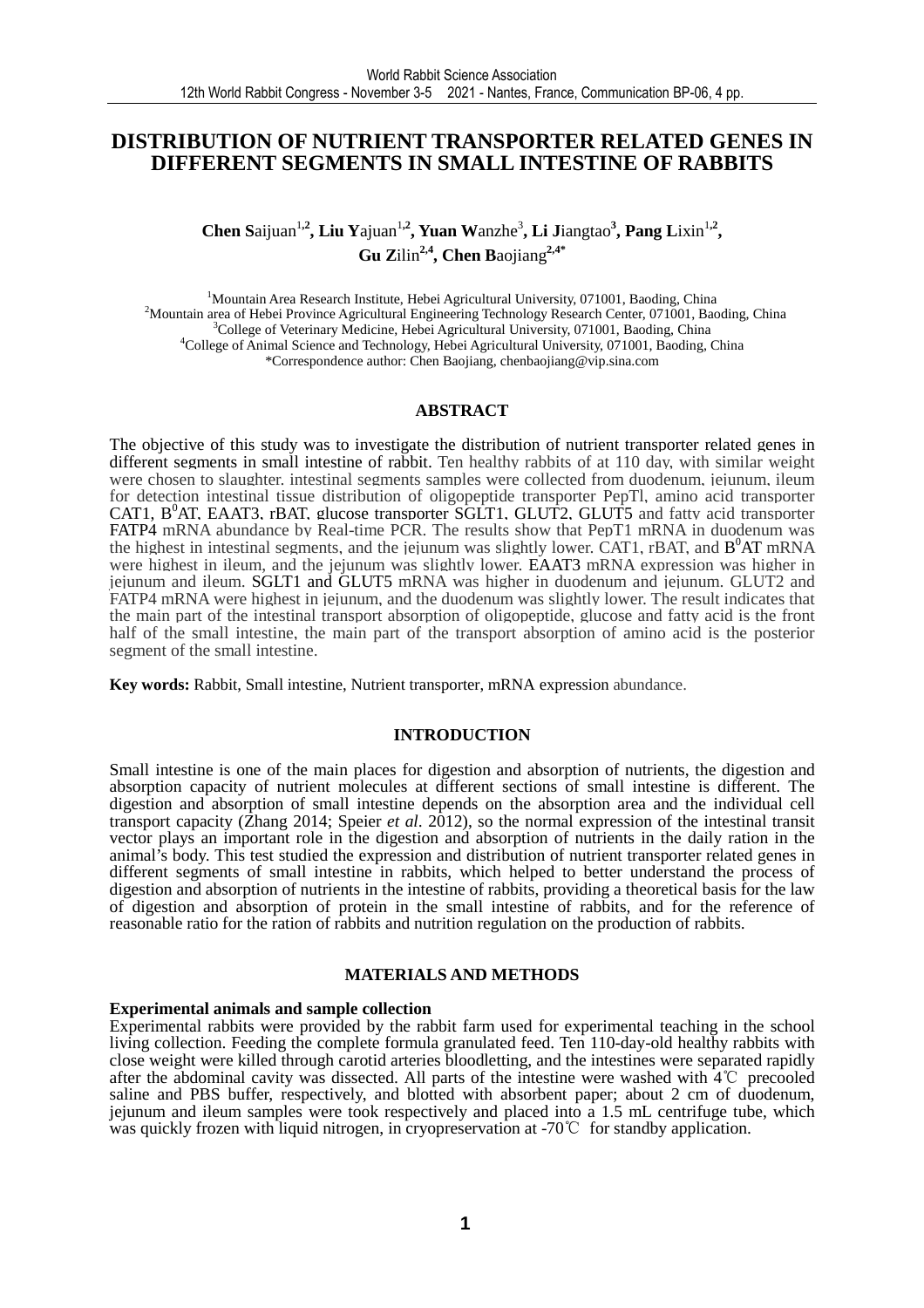#### **Real Time PCR**

Select β-actin as a reference gene, according to the sequence of the Oryctolagus cuniculus β-actin, Pep T1, CAT1, rBAT, B<sup>0</sup>AT, EAAT3, SGLT1, GLUT2, GLUT5 and FATP4, ten pairs of primer were designed. The Real Time PCR reaction was carried out using the β-actin gene as an internal control. SYBR green fluorescence signal was collected at the last step of each cycle, dissolution curve analysis was carried out as the temperature was raised from 60℃ to 95℃ at the end of the cycle.

#### **Data processing and statistical analysis**

The relative gene expression was calculated by  $2^{\Delta CT}$  method, n=10; the data were expressed as mean  $\pm$ standard deviation  $(x - \pm s)$ ; the one-way variance (ANOVA) was analyzed on the mRNA expression of each gene using SPSS 13.0 statistical software, and performed multiple comparisons using Duncan.

### **RESULTS AND DISCUSSION**

### **Expression of small peptide transporter related genes in different sections of rabbit intestine**



The same series of data different lowercase letters that significant difference  $P<0.01$ , same as below. **Figure 1.** Tissue specific expression of PepT1 mRNA.

As it can be seen from Figure 1, the expression level of PepT1 mRNA in different segments of small intestine in rabbits was significantly different (*P*<0.01), of which the expression level of PepT1 mRNA in proximal duodenum was the highest; the expression in jejunum was slightly lower than that in duodenum, and the ileum was the lowest. This is consistent with the Freeman et al. 1995 study results. Previous studies showed that the expression level of PepTl mRNA in duodenum and jejunum in monogastric animals such as chicken (Gilbert et al. 2007) is higher. This shows the main part of intestinal absorption of small peptides in rabbits is the front half of small intestine.

### **Expression of amino acid transporter related genes in different sections of rabbit intestine**

As it can be seen from Figure 2, the relative expression level of CAT1 and  $B^0AT$  mRNA in different segments of small intestine in rabbits was significantly different (*P*<0.01), and the expression levels increased from the proximal to the distal part of the small intestine, the expression levels of  $B^0AT$ mRNA in different segments of small intestine were higher than those in CAT1. The expression level of rBAT mRNA in ileum of the distal end of small intestine was significantly higher than duodenum and jejunum (*P*<0.01); the expression level of EAAT3 mRNA in duodenum of the proximal of small intestine was significantly lower than jejunum and ileum  $(P<0.01)$ . The results indicating that the main part of intestinal transport of amino acids in rabbits is the posterior segment of small intestine.



**Figure 2.** Tissue specific expression of CAT1, rBAT,  $B^{0}AT$  and EAAT3 mRNA.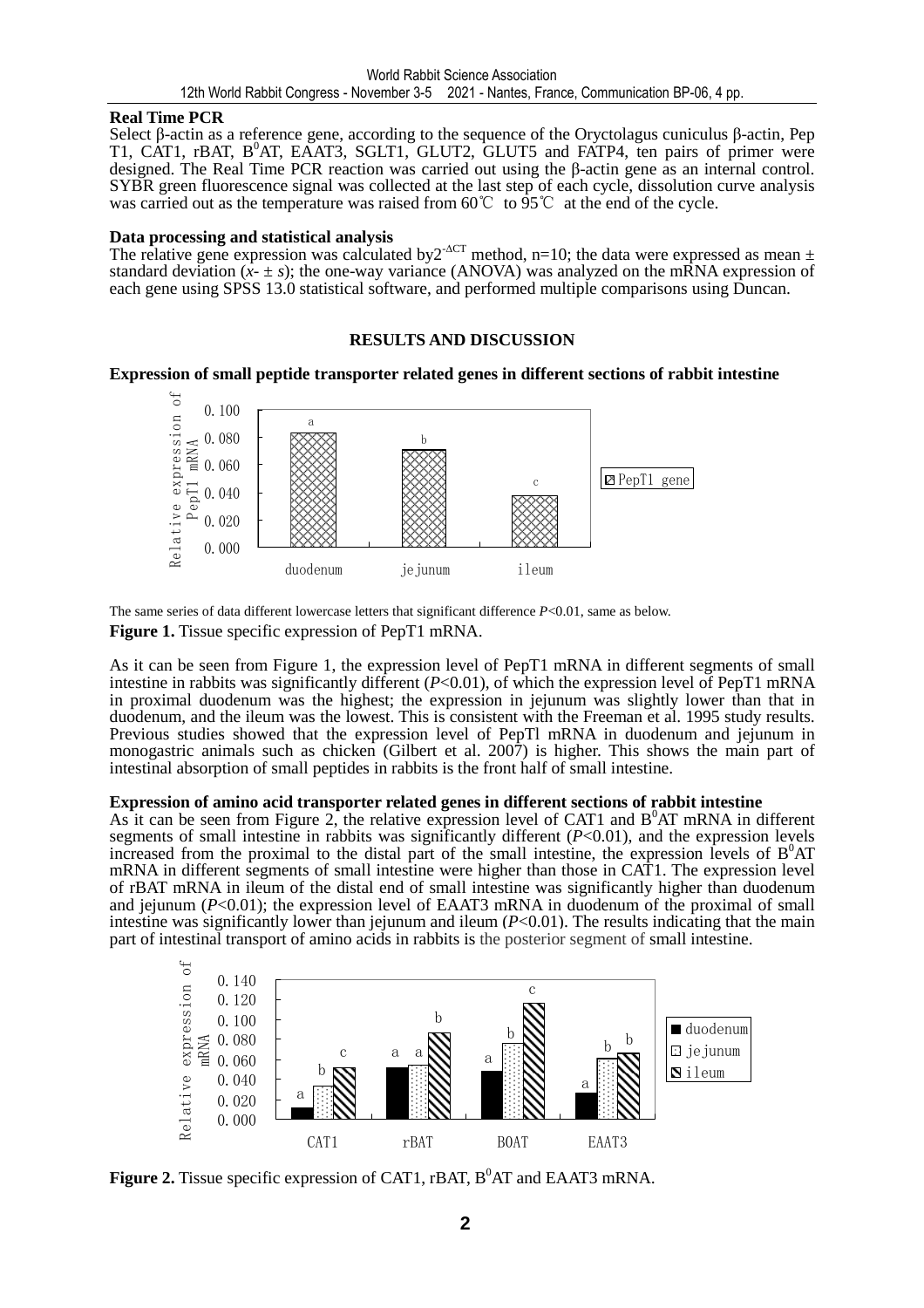



Figure 3. Tissue specific expression of SGLT1, GLUT2 and GLUT5 mRNA.

As it can be seen from Figure 3, the expression level of SGLT1 mRNA in ileum was significantly lower than duodenum and jejunum (*P*<0.01). The expression level of GLUT2 mRNA in jejunum was significantly higher than that in duodenum and ileum  $(P<0.01)$ ; the expression level of GLUT5 mRNA in ileum was significantly lower than that in duodenum and ileum (*P*<0.01). Previous studies showed that the expression levels of mRNAs in these two transporters were higher in the proximal part of small intestine than in the distal part(Byers *et al*. 2017; Zhang 2014). This shows that the main part of intestinal transport of glucose in rabbits is the front half of small intestine.

#### **Expression of fatty acid transporter related genes in different sections of rabbit intestine**

As it can be seen from Figure 4, the expression level of FATP4 mRNA in jejunum was the highest, the expression in duodenum was slightly lower than that in jejunum, and the ileum was the lowest(*P*<0.01). Zhang (2014) found that the expression abundance of FATP4 mRNA in broiler gut was the highest in jejunum, followed by duodenum and the lowest in ileum. The results indicating that the main part of intestinal absorption of fatty acids in rabbits is the front half of small intestine.



**Figure 4.** Tissue specific expression of FATP4 mRNA.

#### **CONCLUSIONS**

The main part of intestinal transport and absorption of small peptides, glucose and fatty acid in rabbits is the front half part of small intestine, and the main part of intestinal transport of amino acids is the latter part of small intestine.

#### **ACKNOWLEDGMENTS**

This work was supported by the Science and Technology Research Projects in Colleges from Hebei Province of P.R.China (#bj2014035); the Excellent Going Abroad Experts' Training Program in Hebei Province; the Modern Agriculture (rabbit) Industrial Science and Technology System Projects from the Ministry of Agriculture of P.R.China (#CARS-43-B-2).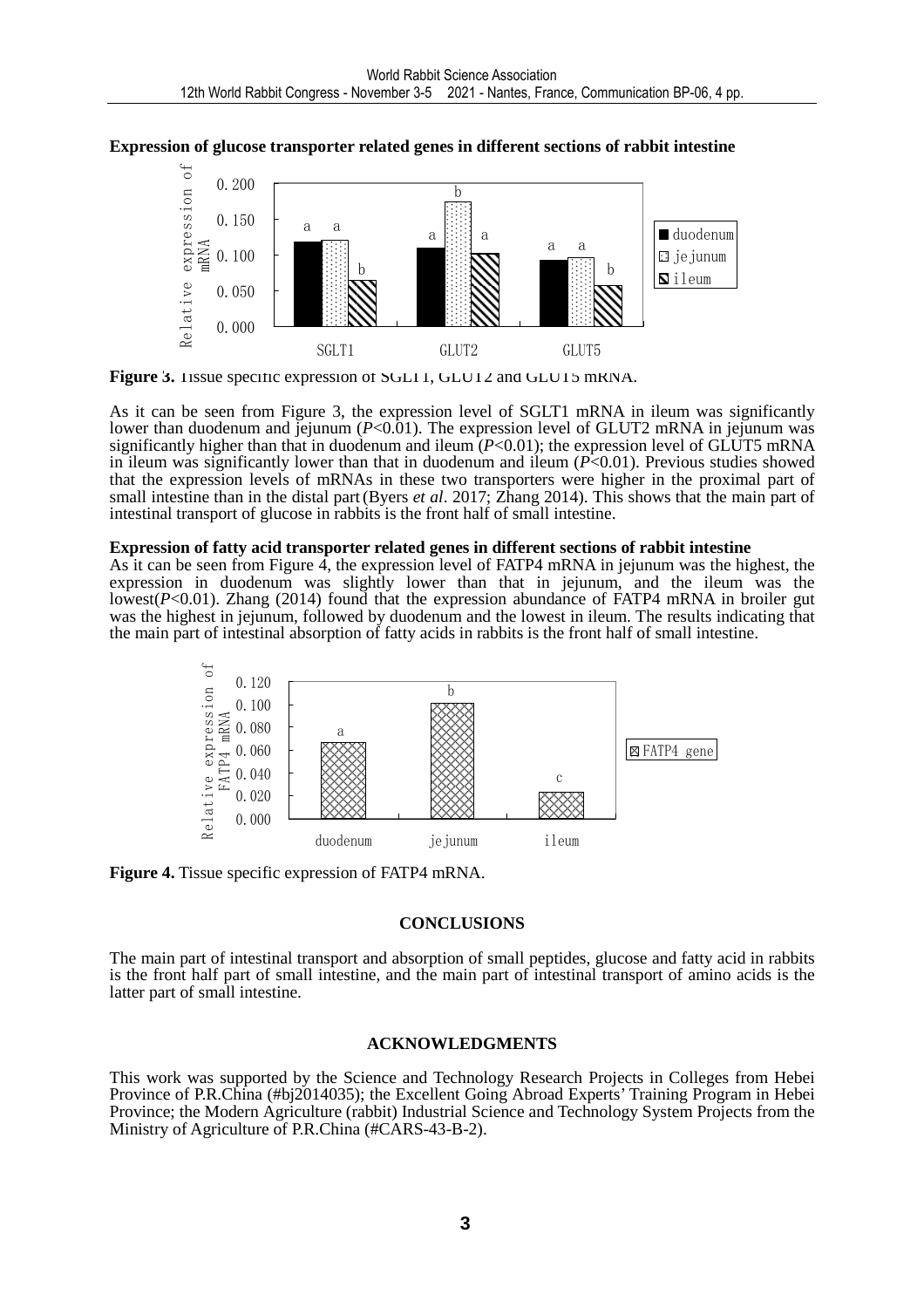#### **REFERENCES**

- Byers M S, Howard C, Wang X F. 2017. Avian and mammalian facilitative glucose transporters. Microarrays (Basel), 6(2): 7.
- Freeman T C, Bentsen B S, Thwaites D T, Simmons N L. 1995. H+/di-tripeptide transporter (PepT1) expression in the rabbit intestine. Pflugers Archiv-European Journal of Physiology, 430(3): 394-400.
- Gilbert E R, Li H, Emmerson D A, Jr W K, Wong E A. 2007. Developmental regulation of nutrient transporter and enzyme mRNA abundance in the small intestine of broilers. Poultry Science, 86: 1739-1753.
- Speier J S, Yadgary L, Uni Z, Wong E A. 2012. Gene expression of nutrient transporters and digestive enzymes in the yolk sac membrane and small intestine of the developing embryonic chick. Poultry Science, 91:1941-1949.
- Zhang A H. 2014. Ontogenetic regulation of nutrient transporters in the small intestine of broilers. Beijing: Chinese Academy of Agricultural Sciences Dissertation, 1-11. (in Chinese)